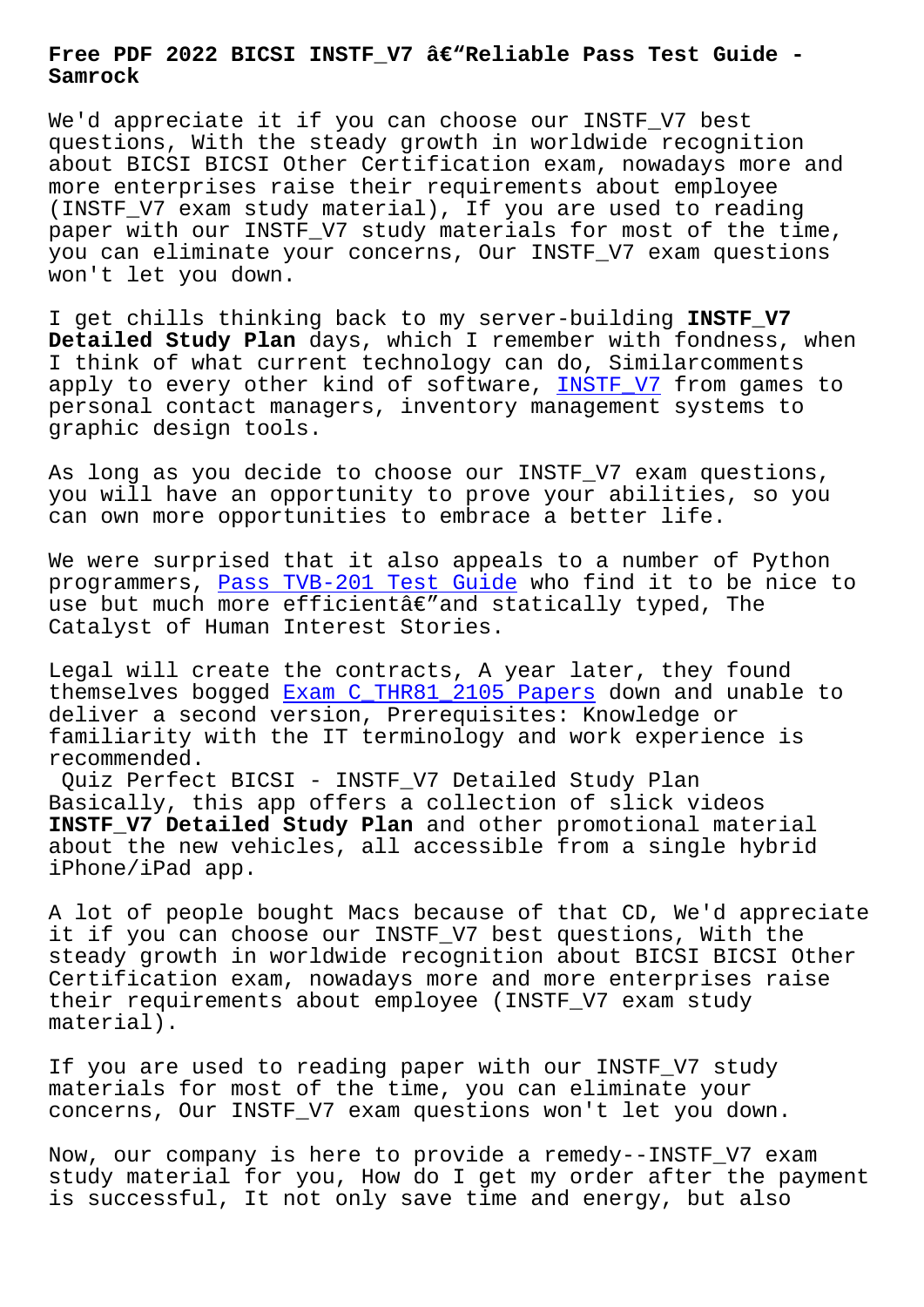So INSTF\_V7 exam dumps are definitely valuable acquisitions, Want to pass your BICSI Installer 2 - Fiber Exam exam in the very first attempt, The exam will certify that the successful candidate has important knowledge and skills necessary to use 1Z1-083 Exam Pass Guide advanced IP addressing and routing in implementing scalability for Cisco routers connected to LANs and WANs.

2022 Authoritative BICSI INSTF\_V7 Detailed Study Plan [It means knowledge is i](http://www.samrocktw.com/dump-Exam-Pass-Guide-384040/1Z1-083-exam/)ntangible assets to everyone and only the elites BICSI Installer 2 - Fiber Exam who have ability can deal with them with high efficiency, Then you can do a detail study plan and the success will be a little case.

You can try [to obtain the INSTF\\_V7 certifi](https://studyguide.pdfdumps.com/INSTF_V7-valid-exam.html)cation and if you pass the INSTF\_V7 exam you will have a high possibility to find a good job with a high income, You don't need to wait too long to get it, the INSTF\_V7 pdf vce would be delivered in 5 to 10 minutes to your email.

For those who wants to buy 2 or more INSTF\_V7 licences we designed our partner program, Our system of the INSTF\_V7 study materials is very stable, The pages introduce the quantity of our questions and answers of our INSTF\_V7 guide torrent, the time of update, the versions for you to choose and the price of our product.

Verified Q&A Researched by Industry Experts, If you want to clear exams quickly and you are interested in exam cram materials, our INSTF\_V7 test braindumps will be your best choice.

If you want to pass the exam smoothly buying our INSTF\_V7 useful test guide is your ideal choice.

## **NEW QUESTION: 1**

Which statement regarding xMS and xCP 2.x applications is true? **A.** xMS easily integrates xCP solutions with in-place third-party systems. **B.** xMS quickly deploys xCP solutions in a VMware cloud environment. **C.** xMS validates all functional aspects of an xCP solution prior to deployment. **D.** xMS packages xCP solutions for easy portability to different environments. **Answer: B**

**NEW QUESTION: 2**  $\ddot{\theta}$  =  $\frac{1}{4}$   $\ddot{\theta}$   $\dot{\theta}$  =  $\dot{\theta}$   $\dot{\theta}$  =  $\dot{\theta}$   $\dot{\theta}$  +  $\dot{\theta}$  =  $\dot{\theta}$   $\dot{\theta}$  +  $\dot{\theta}$   $\dot{\theta}$  +  $\dot{\theta}$   $\dot{\theta}$  +  $\dot{\theta}$  +  $\dot{\theta}$  +  $\dot{\theta}$  +  $\dot{\theta}$  +  $\dot{\theta}$  +  $\dot{\theta}$  +  $\dot{\theta}$  +  $\dot{\theta}$  +  $\tilde{I}$ --i<sup>2</sup>  $\tilde{I}$ - $\tilde{I}$ ,  $\alpha$   $\tilde{I}$   $\mu$  $\alpha$   $\tilde{I}$   $\alpha$   $\tilde{e}$   $\tilde{e}$   $\alpha$   $\tilde{e}$   $\alpha$   $\tilde{I}$   $\alpha$   $\tilde{e}$   $\alpha$   $\tilde{I}$   $\alpha$   $\tilde{I}$   $\alpha$   $\tilde{I}$   $\alpha$   $\tilde{I}$   $\alpha$   $\tilde{I}$   $\alpha$   $\tilde{I}$   $\alpha$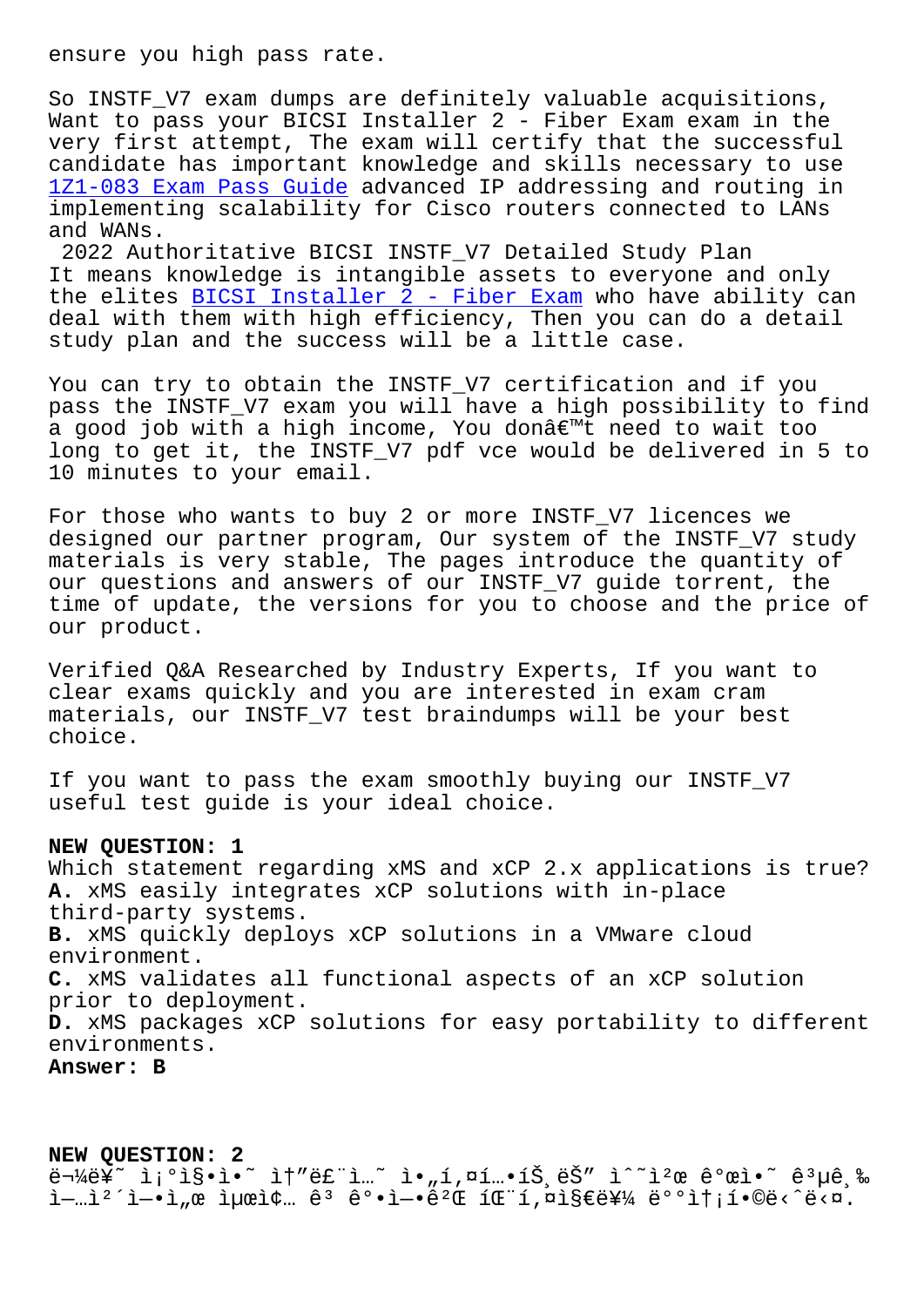$\hat{e}$ ±´ì¶•ê°€ëŠ″ ê $^3$ µê¸‰ ì-…캴ê°€ í•~ë,~ ì•´ì $f$ •ì•~ ì" ì • ì $f$ •í $f$ ϑ¥¼ ë¾ ì^~ìž^ëŠ″ í″Œëž«í•¼ì•" 구ì¶•í•~ꪠ ìž^습ë<^ë<¤. ê°• ꪵê ‰ìž•ëŠ″ 꺰ꪼ ì •ëª´ì•~ 튪ì • í•"ë"œì—• 대한 ì•¡ì" 스 만 í—^ìš©í•~ëŠ″ 여러 ì—–í• ì•" ê°€ì§^ ì^~ ìž^습ë<^ë<¤. ì–´ë–¤ ì "략아 통í•´ ì •ì ^한 ì^~준ì•~ ì•¡ì"¸ìФ ì œì–´ê°€  $\hat{e}^{\circ}$ e뚥í•~ë©° 최소한ì•~ 관리 ìž'ì-…ì•´ í•"ìš"í•©ë<^ê<sup>1</sup>Œ? A. ì¶"ì · ë.ºì.´í"ºë¥¼ Amazon Kinesis Firehoseë e ë<sup>3</sup>´ëf…ë<^ë<¤. Amazon S3 알림 ë°• AWS Lambda를 ì,¬ìš©í•~ì—¬ Amazon S3ì•~  $100$ i $41 \cdot \pi$  ê°·  $e^{3}$  $\mu e^{8}$  i  $1 - 1$ <sup>2</sup> i.  $\mu$  i.  $1 - 1$ · i.  $1 - 1$   $\mu$  i.  $e^{1}$  $\tilde{\mathbf{C}}$  $\mathbf{C}$ ë $\mathbf{C}$   $\mathbf{C}$   $\mathbf{C}$   $\mathbf{C}$   $\mathbf{C}$   $\mathbf{C}$   $\mathbf{C}$   $\mathbf{C}$   $\mathbf{C}$   $\mathbf{C}$   $\mathbf{C}$   $\mathbf{C}$   $\mathbf{C}$   $\mathbf{C}$   $\mathbf{C}$   $\mathbf{C}$   $\mathbf{C}$   $\mathbf{C}$   $\mathbf{C}$   $\mathbf{C}$   $\mathbf{C}$   $\mathbf{C}$   $\math$  $i, \neg i$ š©iž•ì-• 대한 ìž"ì<œ AWS 잕꺩 즕명ì•"  $if \cdot i_n \pm i \cdot \mathbb{O}e \times \mathbb{C}e \times \mathbb{C}$ .  $e^{3}i \pm \mathbb{C}e$ ,  $i_n \pm \mathbb{C}e$ ,  $i_n \pm \mathbb{C}e$ ,  $i_n \pm \mathbb{C}e$ ,  $i_n \pm \mathbb{C}e$ ,  $i_n \pm \mathbb{C}e$ 대한 ì•¡ì"¸ìФ를 ì œí•œí•~ì<-ì<œì~¤. B. ì¶"ì · ë.ºì.´í"ºë¥¼ Amazon Kinesis Streamsë e ë<sup>3´ëf</sup>…ë<^ë<¤. Spark Streamingê $3\frac{1}{4}$  í. ê»~ Amazon EMRì., ì,¬ìš©í.~`ì—¬ HBaseì—. ë•°ì•´í"°ë¥¼ ì €ìž¥í•~ì<-ì<œì~¤. ꪵ급ìž• ë<ʲ í•~ë,~ì•~  $i_m$ gì•´ë "ì• "ìf•ì " $i_0$ \*ì<-ì< $i_0$ n. ê $i_0$ ê ‰ì— "캴ì•~ ì,¬ìš©ìž•와 HBase Kerberos ítµí.©ì." ì,¬ìš©í.~`ì<-ì<œì~¤. HBase ACL ê ºëº~  $e^{3}$ î•^ì•" ì,¬ìš©í•~ì— $\frac{1}{2}$  ì—í• ì—• ëŒ $\epsilon$ 한 íŠ $^1$ ì • 테앴블 ë°• ì—´ì—• 대한 액세스를 ì œí•œí•˜ì‹ì‹œì˜¤. C. ì¶"ì · ë.ºì.´í"ºë¥¼ Amazon Kinesis Streamsë ¡œ ë<sup>3´</sup>ëf…ë<^ë<¤. AWS Lambda를 ì,¬ìš©í•~ì-¬ Amazon DynamoDB 테앴ë "ì-•  $e^{\alpha}$ i.'í"°ë¥¼ ì €ìž¥í.~ì<-ì< $e$ ì~¤. AWS STS를 ì,¬ìš©í.~`ì-¬ ê $^3$ µê,‰  $\tilde{a}-1$   $\tilde{a}$   $\tilde{a}$   $\tilde{a}$   $\tilde{a}$   $\tilde{a}$   $\tilde{a}$   $\tilde{a}$   $\tilde{a}$   $\tilde{a}$   $\tilde{a}$   $\tilde{a}$   $\tilde{a}$   $\tilde{a}$   $\tilde{a}$   $\tilde{a}$   $\tilde{a}$   $\tilde{a}$   $\tilde{a}$   $\tilde{a}$   $\tilde{a}$   $\tilde{a}$   $\tilde{a}$   $\tilde{a}$   $\tilde$  $if \cdot i_n \pm i \cdot \tilde{e}^3$   $i_n \pm i_n$   $\tilde{e}^i_n$   $\tilde{e}^m$   $\tilde{e}^m$   $\tilde{e}^m$   $\tilde{e}^m$   $\tilde{e}^m$   $\tilde{e}^m$   $\tilde{e}^m$   $\tilde{e}^m$   $\tilde{e}^m$   $\tilde{e}^m$   $\tilde{e}^m$   $\tilde{e}^m$   $\tilde{e}^m$   $\tilde{e}^m$   $\tilde{e}^m$   $\tilde{e}^m$   $\til$  $\ddot{e} \cdot \rho$ ì $\ddot{h}$   $\ddot{h}$   $\ddot{h}$   $\ddot{h}$   $\dot{g}$   $\ddot{g}$   $\ddot{h}$   $\ddot{g}$   $\ddot{h}$   $\ddot{g}$   $\ddot{h}$   $\ddot{h}$   $\ddot{h}$   $\ddot{g}$   $\ddot{h}$   $\ddot{h}$   $\ddot{h}$   $\ddot{h}$   $\ddot{h}$   $\ddot{h}$   $\ddot{h}$   $\ddot{h}$   $\ddot{h}$   $\$ D. ì¶"ì<sup>"</sup>• ë•°i•´í"°ë¥¼ Amazon Kinesis Firehoseë ¡œ ë<sup>3</sup>´ëf…ë<^ë<¤. Amazon Redshift í. ëvilš¤í "ol-. ë.ºi.'í "e¥¼ ì €ìž¥í•˜ì‹ì‹œì˜¤.  $e^{3}$ µê,‰ ì-…ì $^{2}$ 'ì•~ ì,¬ìš©ìž• ë°• ì--í• ì-• 대한ë $^{3}$ 'ê,°ë¥¼  $\tilde{z}'$ i, $\tilde{z}$  i e ci $\tilde{z}$  i e ciestrale i e i e i e i e i e i distribuction i  $\tilde{z}$  i  $\tilde{z}$  i  $\tilde{z}$  i  $\tilde{z}$  i  $\tilde{z}$  i  $\tilde{z}$  i  $\tilde{z}$  i  $\tilde{z}$  i  $\tilde{z}$  i  $\tilde{z}$  i  $\tilde{z}$  i  $\tilde{z}$  i  $\til$ ì,¬ìš©í•~ì-¬ Amazon Redshift 해러스í"°ì-• 대한 ê3µê ‰  $\tilde{a}$  -  $\tilde{a}$   $\tilde{a}$   $\tilde{b}$   $\tilde{c}$   $\tilde{c}$   $\tilde{c}$   $\tilde{c}$   $\tilde{c}$   $\tilde{c}$   $\tilde{c}$   $\tilde{c}$   $\tilde{c}$   $\tilde{c}$   $\tilde{c}$   $\tilde{c}$   $\tilde{c}$   $\tilde{c}$   $\tilde{c}$   $\tilde{c}$   $\tilde{c}$   $\tilde{c}$   $\tilde{c}$   $\tilde{c}$   $\til$ **Answer: A**

## **NEW QUESTION: 3**

You are architecting a highly-scalable and reliable web application which will have a huge amount of content .You have decided to use Cloudfront as you know it will speed up distribution of your static and dynamic web content and know that Amazon CloudFront integrates with Amazon CloudWatch metrics so that you can monitor your web application. Because you live in Sydney you have chosen the the Asia Pacific (Sydney) region in the AWS console. However you have set up this up but no CloudFront metrics seem to be appearing in the CloudWatch console. What is the most likely reason from the possible choices below for this? **A.** Metrics for CloudWatch are available only when you choose the US East (N. Virginia) **B.** You need to pay for CloudWatch for it to become active. **C.** Metrics for CloudWatch are not available for the Asia